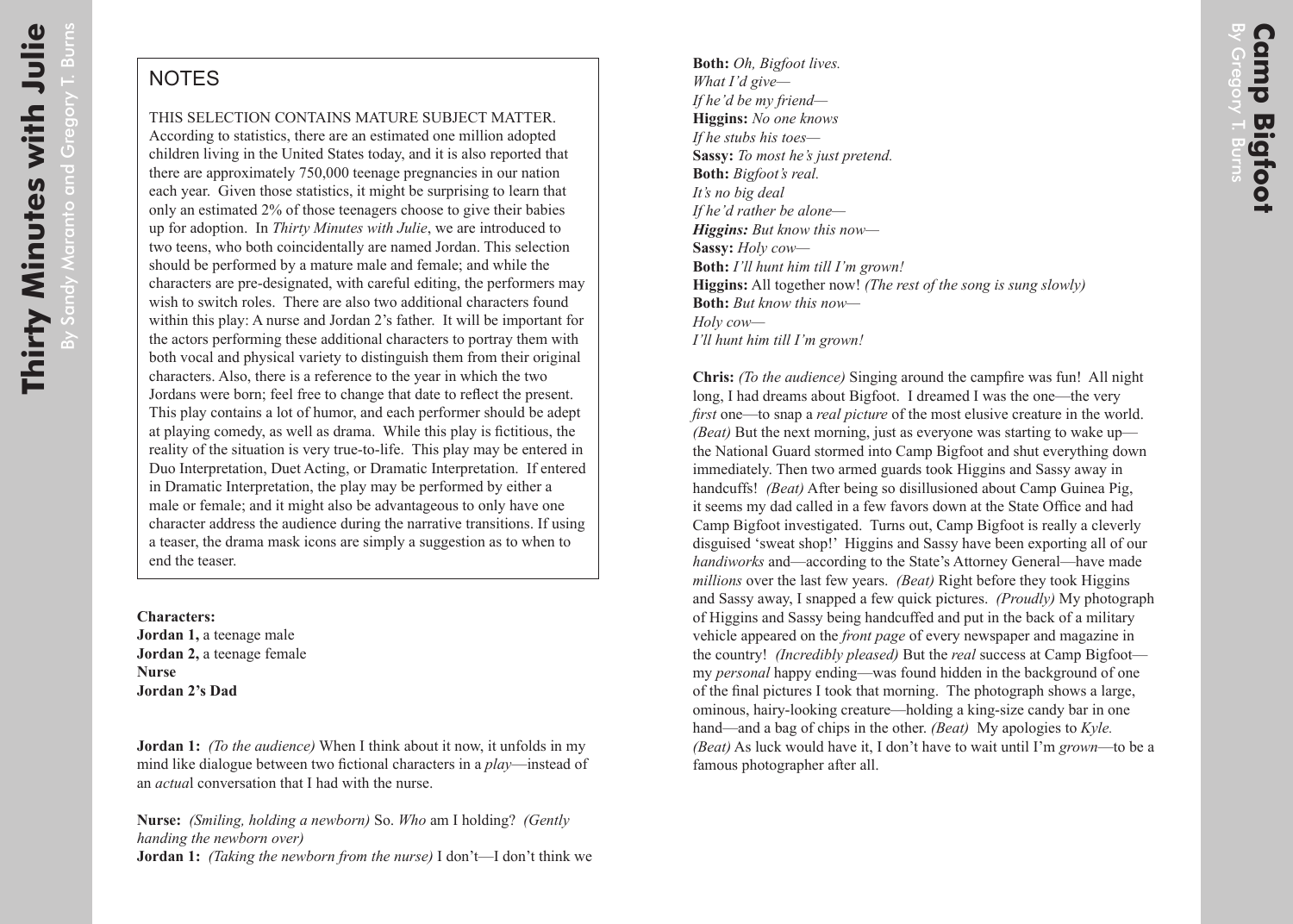By **Thirty Minutes with Julie** Sandy Maranto and **Minutes with Julie** Gregory T. Burns

should say.

**Nurse:** What do you mean you don't think you should say?

**Jordan 1:** *(Looking down at baby)* She's not going to be ours. *Whatever* we call her—it doesn't matter. They're just going to rename her anyway. **Nurse:** Well, yes, they're going to rename her, and she will belong to them. But for right now, she's with *you*. If she *were* going to be yours, what would you name her?

**Jordan 1:** *(After a few seconds, smiles, then looks up at the nurse)* Julie. *(With a huge smile, slowly starts to look back at Julie)* We'd name her Julie.

**Nurse:** *(Smiling, pleased)* Well then, Julie it is.



**Jordan 1:** *(To the audience)* My mom is fit. In fact, she has worked out for *thirty- minutes—*every single day—for as long as I can remember. She says that's why she's in such good *shape*—even though she had a baby after the age of 40. *(Pause, smiling and raising hand)* I'm that baby. *(Pause)* When I was younger, I used to practice the piano in thirty-minute *intervals*. Thirty-minutes of *practice—* followed by a ten-minute *break*. Even when I practiced for *hours* at a time, I'd never go longer than thirtyminutes before taking a ten-minute break. If I *napped* for *more* than thirty minutes after school in the afternoon, I was *useless* until the next morning; but a thirty-minute nap was just right. Thirty-minutes has always been the *perfect* amount of time for so *many* things. I wanted to spend some *time* with her—with Julie. I wanted to *know* her—at least a little. I felt thirtyminutes would be the perfect amount of time. Thirty-minutes would be just enough time enough to *know* her—but not so much time that I wouldn't be able to say goodbye.

**Jordan 2:** *(To the audience)* Being number *five* in a family with seven *kids—*came with its *advantages*. I discovered I was often—*invisible*—to my parents; and believe me, this was a great *advantage*. My parents weren't ignoring me on *purpose*. It's just that when you're the kid who never makes *waves* in your family's *ocean—*it's easy to be washed away with the *tide*. Because I didn't get in *trouble*, my parents didn't—*glue*  themselves to me—like they did to the twins. And not thinking of me as the overly *responsible* type, they didn't expect me to help out as much with my younger *siblings*—the way they expected help from my older *sisters*. It was kind of a sweet deal. I, as they say, was left to my own *devices*. And at the age of 16, *my* favorite device—was *Jordan*—

**Jordan 1:** *(Interrupting Jordan 2, but still addressing the audience)* Lawrence. Oh yeah, Jordan Lawrence*. (Pause)* We met when we were